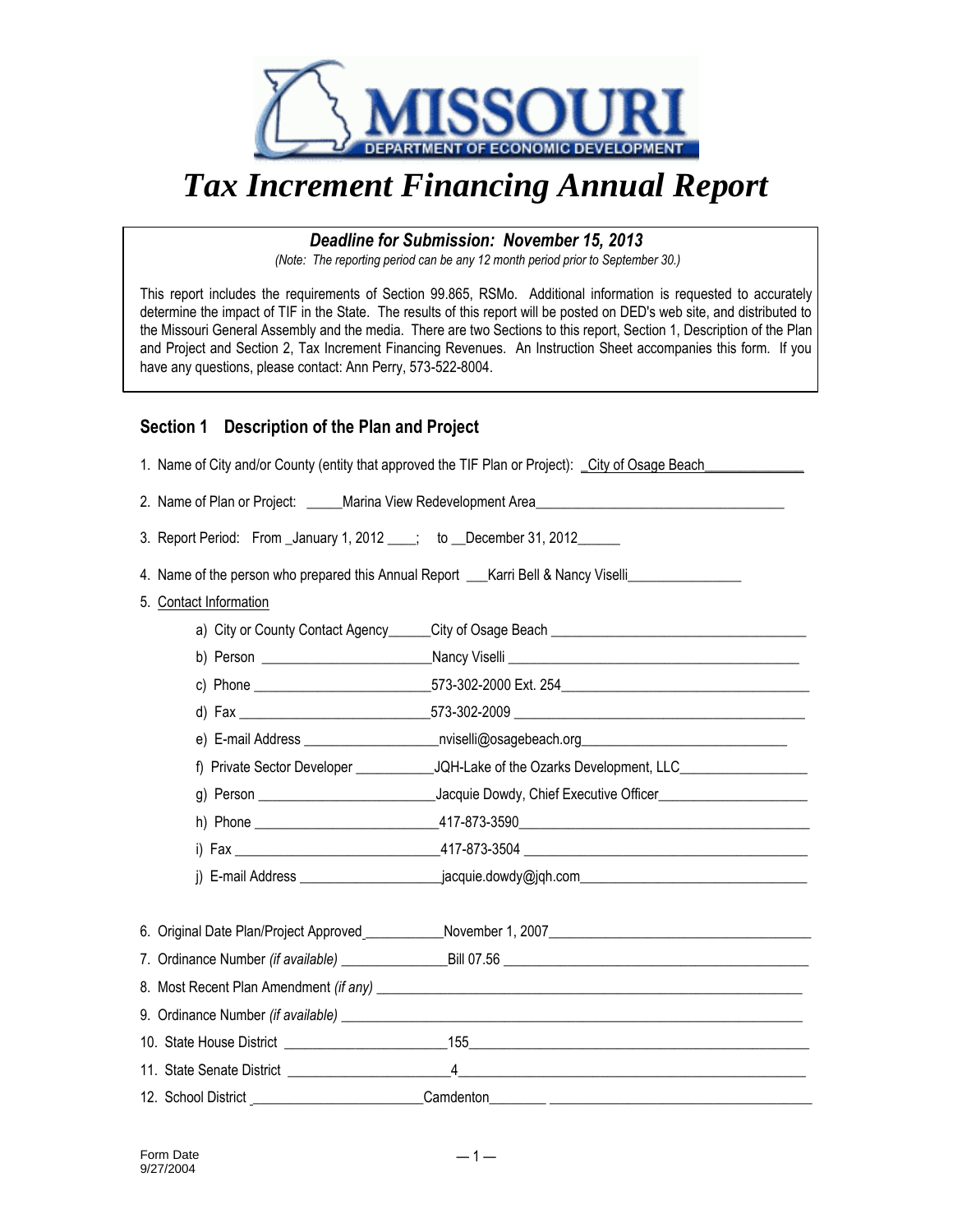13. General Location of Area or Project Area *(please attach copy of Redevelopment Area Boundary Map from Plan)* The area is an approximately 28 acre lot located off of Passover Road and is adjacent to what is currently known as Mungenast Marina.

14. Description of Plan/Project

The Redevelopment Plan proposes to completely redevelop the Area by eliminating blighting conditions through the demolition of existing structures, regarding and resurfacing of the Area, installation of utilities, installation of access drives, and the construction of an approximately three hundred (300) room hotel with appurtenant facilities which will include, but is not limited to, an approximately one hundred thousand (100,000) square foot flexible space convention center and health spa.

15. Plan/Project Status *(Circle one which best describes status):*

| a) Starting-Up                         | b) Seeking Developer | c) Under Construction |
|----------------------------------------|----------------------|-----------------------|
| d) Fully-Operational                   | e) Inactive          | f) District Dissolved |
| If clarification is needed:            |                      |                       |
| 16. Area Type (Circle All Applicable): |                      |                       |

a) *Blight* b) *Conservation* c) *Economic Development*

17. How was the "but-for" determination made? (Circle All Applicable):

- a) Project had unusual/extraordinary costs that made the project financial unfeasible in the market place.
- b) Project required significant public infrastructure investment to remedy existing inadequate conditions.
- c) Project required significant public infrastructure investment to construct adequate capacity to support the project.
- d) Project required parcel assembly and/or relocation costs.

e) **Other (describe): The Redevelopment Area as a whole is a blighted area, and has not been subject to growth and development through investment by private enterprise and will not reasonable be expected to be developed without the adoption of tax increment financing.**

18. Major Development Obstacles to be Overcome:

19. Briefly Describe the Project's Public Benefits Economic development by increasing revenues and jobs from a 300 room hotel and 100,000 sq. foot convention center.

| 20. Description of Agreements with the Developer |  |
|--------------------------------------------------|--|
| Development contract with the Developer.         |  |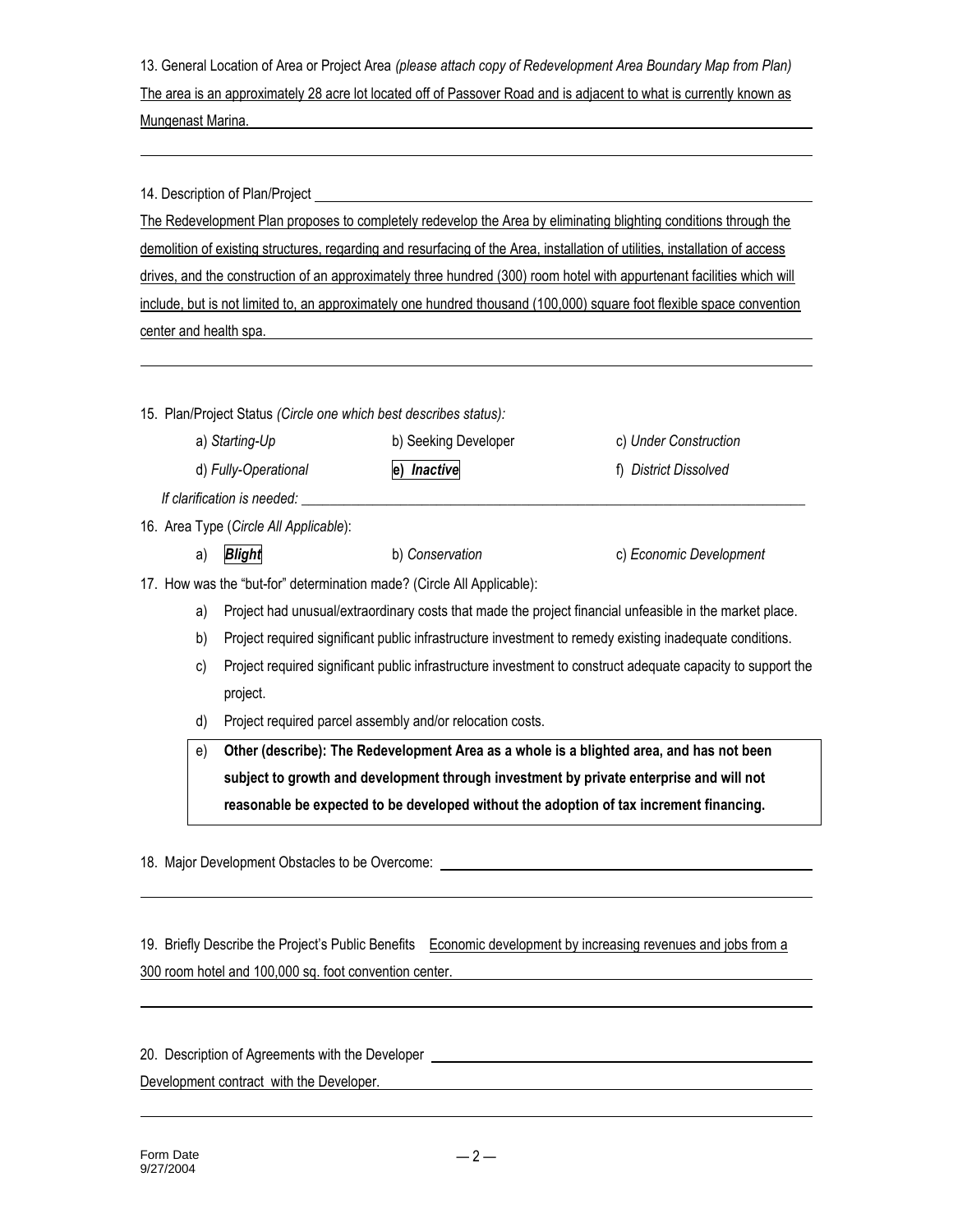21. Description of Any Agreements with the Affected Taxing Districts

| 22. Number of Relocated Residences 0                                                                                                                                                                                        | <u> 1989 - Johann Stein, fransk politik (d. 1989)</u> |                                 |                                                                                          |
|-----------------------------------------------------------------------------------------------------------------------------------------------------------------------------------------------------------------------------|-------------------------------------------------------|---------------------------------|------------------------------------------------------------------------------------------|
| 23. Number of Relocated Businesses 0                                                                                                                                                                                        |                                                       |                                 |                                                                                          |
| 24. Number of Parcels Acquired Through Use of Eminent Domain Power 0________________________________                                                                                                                        |                                                       |                                 |                                                                                          |
| 25. Identify any businesses that have relocated to the Redevelopment Area: N/A                                                                                                                                              |                                                       |                                 |                                                                                          |
| 26. Estimate of New Jobs: Projected: Unknown Actual to date: 0                                                                                                                                                              |                                                       |                                 |                                                                                          |
| 27. Estimate of Retained Jobs: Projected: 0______ Actual to date: 0_____                                                                                                                                                    |                                                       |                                 |                                                                                          |
| <b>Section 2 Tax Increment Financing Revenues</b>                                                                                                                                                                           |                                                       |                                 |                                                                                          |
| 28. Amount of Revenue in the Special Allocation Fund as of (date): _____December 31, 2012__________<br>a. Payments in Lieu of Taxes:<br>Total received since inception: \$_0______; Amount on hand*: \$__________0 ________ |                                                       | (* At end of reporting period.) |                                                                                          |
| b. Economic Activity Taxes:<br>Total received since inception: \$_0______; Amount on hand*: \$__________0________                                                                                                           |                                                       | (* At end of reporting period.) |                                                                                          |
| 29. Expenditures For Total Project Costs Funded by TIF:<br>a) Public Infrastructure (streets, utilities, etc)                                                                                                               | $$0$ $$$                                              |                                 | <b>Total Since Inception: Report Period Only:</b><br>$\begin{matrix} 5 & 0 \end{matrix}$ |
| b) Site Development (grading, dirt moving, etc.)                                                                                                                                                                            | $\begin{matrix} 5 & 0 \end{matrix}$                   |                                 | $0 \qquad \qquad$                                                                        |
| c) Rehab of existing buildings                                                                                                                                                                                              | \$N/A                                                 | $\frac{1}{2}$                   | N/A                                                                                      |
| d) Acquisition of land or buildings                                                                                                                                                                                         | $$0$ $$$                                              | $\frac{1}{2}$                   | $0 \qquad \qquad$                                                                        |
| e) Other (specify): Plan & Project Admin                                                                                                                                                                                    | $\begin{matrix} 1 & 0 \\ 0 & 1 \end{matrix}$          |                                 | $\sim$<br>$\overline{0}$                                                                 |
| f) Other (specify): _developer financing costs___                                                                                                                                                                           | $\frac{1}{2}$ 0                                       |                                 | $\mathbb{S}$<br>$\overline{0}$                                                           |
| Amount Paid on Debt Service:<br>g) Payments of principal and interest on outstanding bonded debt:<br>* Since inception: \$ _0 _______________ * This reporting period: \$ ______0 _________                                 |                                                       |                                 |                                                                                          |
| h) Reimbursement to developer for eligible costs:                                                                                                                                                                           |                                                       |                                 |                                                                                          |
| i) Reimbursement to city/county (or other public entity) for eligible costs:                                                                                                                                                |                                                       |                                 |                                                                                          |
| 30. Anticipated TIF Reimbursable Costs (Only include hard costs; do not include interest or bond issuance costs.)                                                                                                           | a. Public Infrastructure and Site Development Costs   |                                 | \$1,700,000                                                                              |

| (Utility Extensions, Road Improvements, Stormwater, Demolition, Grading, etc.) |              |
|--------------------------------------------------------------------------------|--------------|
| b. Property Acquisition and Relocation Costs                                   | \$ 2,000,000 |
| c. Project Implementation Costs (Including Professional Fees)                  | \$ 0         |
|                                                                                |              |